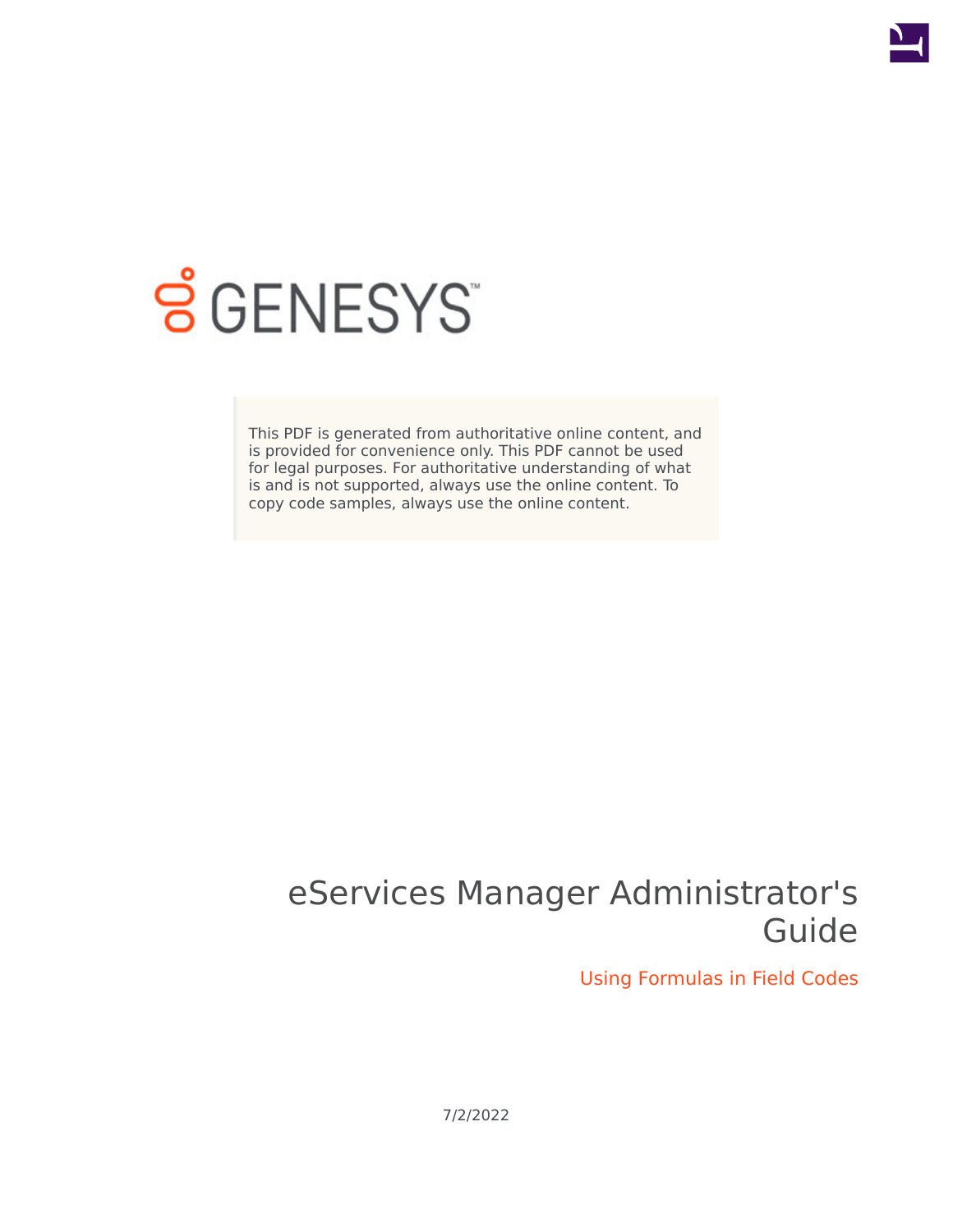### Contents

- 1 [Field Code Syntax](#page-2-0)
- 2 [HTML in Field Codes](#page-3-0)
- 3 [Operator Precedence](#page-3-1)
	- 3.1 [Data Types](#page-3-2)
- 4 [Functions](#page-4-0)
	- 4.1 [Using Objects](#page-5-0)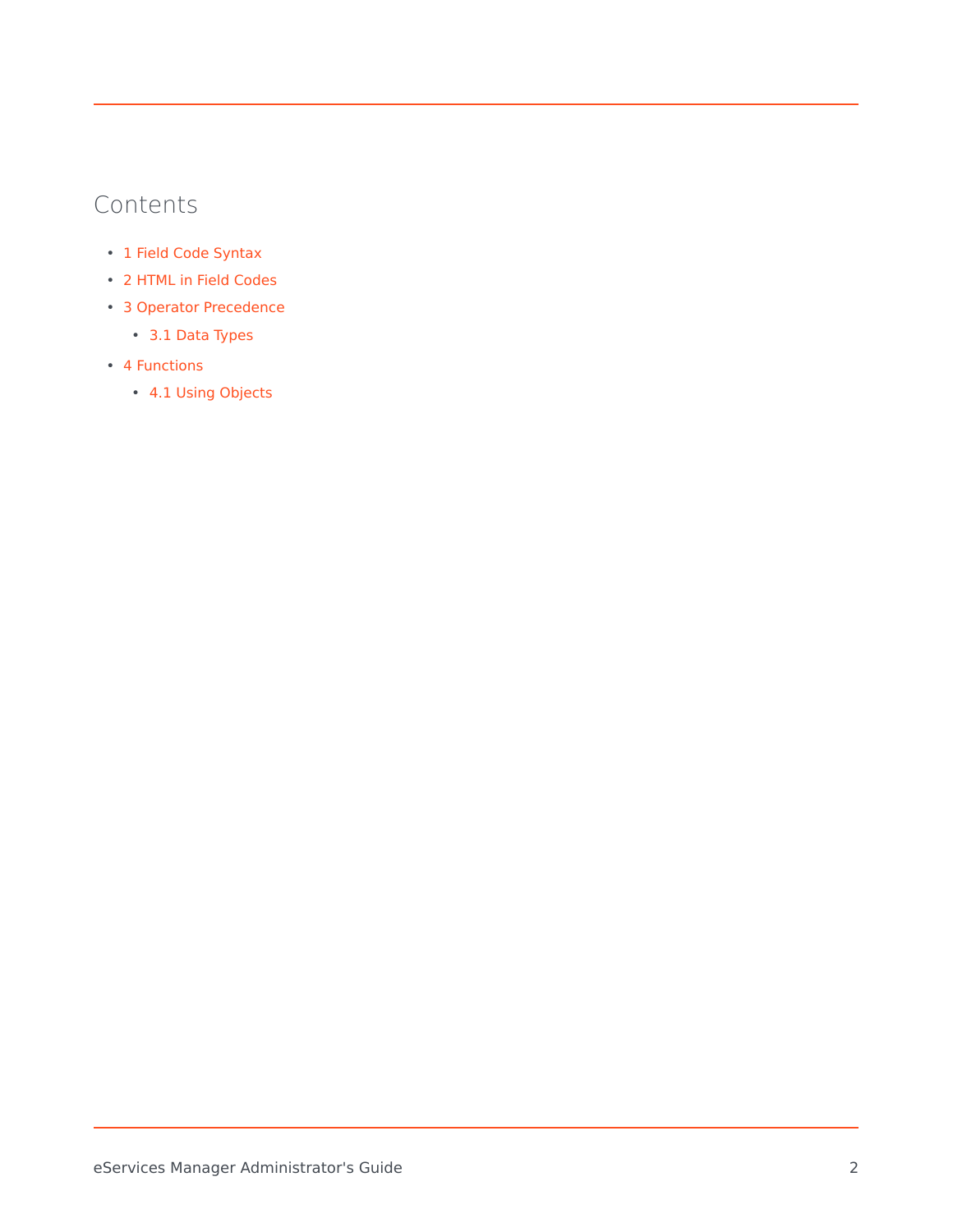

•

• Administrator

View formula usage in field codes.

#### **Related documentation:**

In addition to system variables such as Contact.FirstName, field codes may contain formulas. This section provides an outline of formula usage. Details on many of these topics are provided in the Genesys eServices Field Codes Reference Manual.

You must always delimit field codes by using . If you type a field code directly into the body of a standard response, then you must enter the delimiters yourself. If you select from the list of field codes in eServices Manager, then the delimiters are added automatically.

The text that appears inside the delimiters is a formula. Field code formulas are very similar to formulas in other applications, such as Microsoft Excel.

A *formula* is a sequence of one or more operands (such as numbers and text strings), separated by operators (such as + and -).

For example, in the following formula, 2 and 3 are operands and + is an operator:

Operands can be values that do not change (constants), or values that vary based on the context. In the previous formula, all the operands are constants, so the formula always evaluates to 5. The next formula, on the other hand, evaluates to a different value for each agent who uses it:

#### <span id="page-2-0"></span>Field Code Syntax

To summarize field code syntax:

- A field code must be delimited by .
- Alphabetic strings, whether constants in formulas or elsewhere in a field code, must be enclosed in double quotes.
- Numeric constants require no special treatment.
- You must use special characters for some purposes. For example, for your field code to render with a line break, you cannot simply type a carriage return. Instead, you must insert the expression \n. A list of these special characters is available.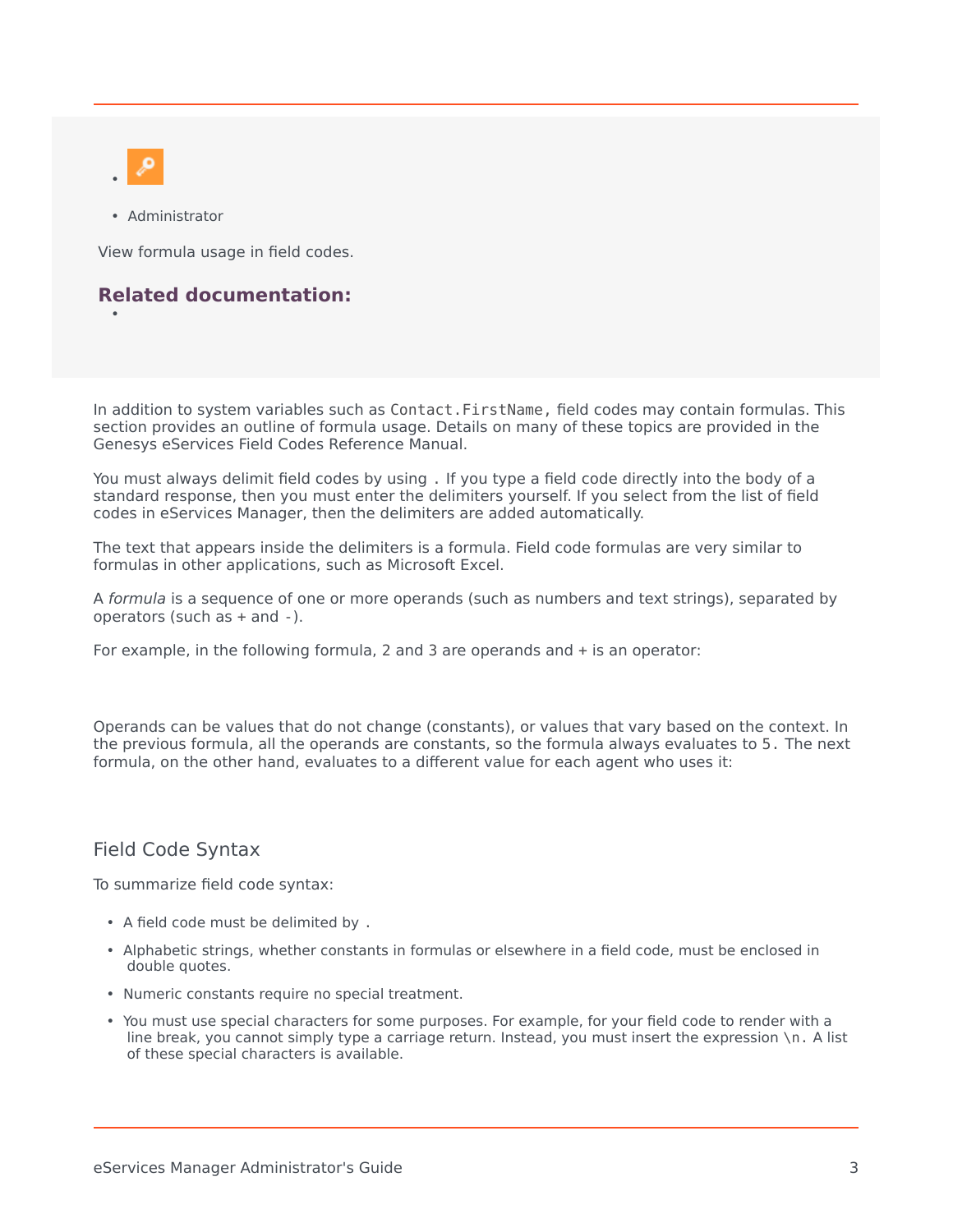#### <span id="page-3-0"></span>HTML in Field Codes

With special configuration, field codes can contain HTML markup; for example, you could have a field code defined as

Sam Agent

Acme Products

29 Exterior Blvd

Springfield, CX 09090

To enable this, you must use the Java property -Dsrl-field-code-allow-html=true, in one of the following ways:

- Add it to the JavaArgs section of ContactServerDriver.ini
- Add it as an argument to the startup command line in contactServer.sh.

## <span id="page-3-1"></span>Operator Precedence

If you use more than one operator in a formula, the order in which they are evaluated depends on their relative *precedence* (higher precedence operators are evaluated first). For example, multiplication (\*) has a higher precedence than addition (+ ), so that the formula below evaluates to 14, not 20:

You can use parentheses to override the default precedence. The formula below evaluates to 20:

For a complete list of operators and their relative precedence, see "Operator Precedence" in the Genesys eServices Field Codes Reference Manual.

#### <span id="page-3-2"></span>Data Types

Operands of several different types may appear in formulas:

- Number
- String (text)
- Date/time
- Boolean (true/false)
- Object (Contact, Interaction, and Agent)

Each data type behaves differently in formulas, and the operators have different meanings when you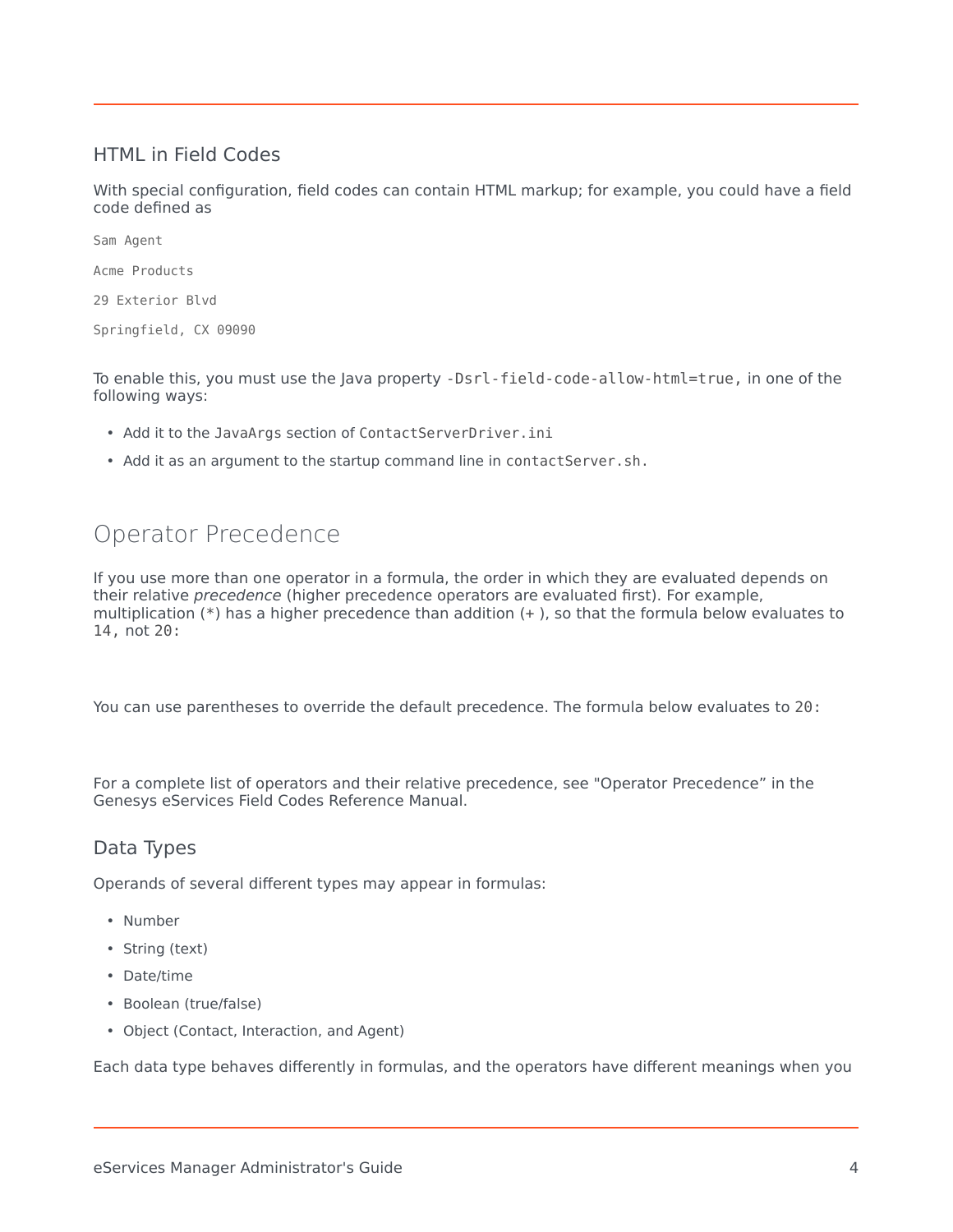use them with different data types. For example, the + operator means "add" when used with numbers, but "concatenate" (paste together) when used with strings. This formula evaluates to *Uncle Sam Wants You*:

In addition, some operators cannot be used with some data types at all. For example, you cannot use the multiplication (\*) operator on two strings.

All formulas, regardless of their final data type, are converted to strings before being merged into your standard response. This conversion follows a set of default rules that depend on the data type. For example, the default rules for numbers round them off to integers. This formula causes 2 to be inserted into your standard response, even though the real result is 2.25:

You can use the Text function (see below) or format operator:) to override the default formatting. Either of the following formulas inserts 2.25 into your standard response:

For a detailed list of data types and how you can use them, see "Data Types" in the Genesys eServices Field Codes Reference Manual..

#### <span id="page-4-0"></span>Functions

When composing formulas, you can use many built-in functions. *Functions* are predefined formulas that perform calculations using values, called *arguments,* which you supply. To use a function, write its name, followed by an opening parenthesis, the arguments for the function separated by commas, and a closing parenthesis.

Function arguments may be of any data type, although individual functions may place restrictions on their arguments. Function arguments may be constants or formulas. The Length function, for example, takes a single string argument and returns its length in characters. This formula evaluates to 13:

As another example, the Date function takes individual date components (year, month, day, and so on), and constructs a date/time value. The formula below evaluates to 1965-11-23 09:03:10:

Functions may act as arguments to other functions. The WeekdayName function takes a single date/ time argument and returns the day of the week as a string. The formula below evaluates to Tuesday:

This formula evaluates to 7: